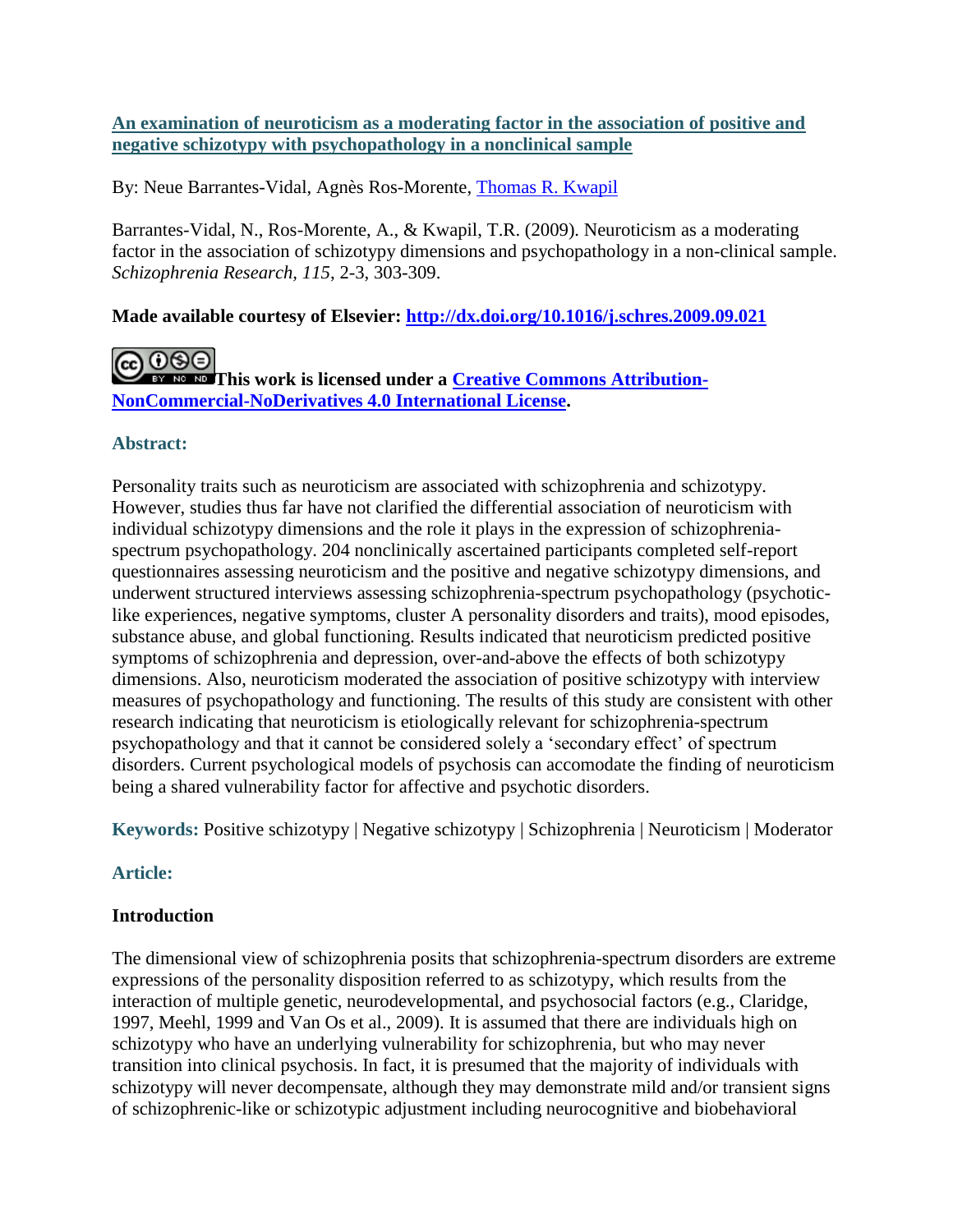deficits, clinical and subclinical symptoms, and social impairment. This formulation suggests that schizotypy is expressed across a dynamic continuum ranging from relative psychological health to full-blown schizophrenia. Since nonpsychotic schizotypes are hypothesized to share common neurodevelopmental pathways with schizophrenia patients, it is expected that they will exhibit mild and transient forms of the cognitive, emotional, and behavioral features of schizophrenia. Thus, the identification of schizotypic individuals should facilitate the identification of relevant etiological factors and may ultimately hasten the development of prophylactic treatment interventions. The study of schizotypy also minimizes many of the confounding effects of schizophrenia (e.g., hospitalization, medications, marginalized social status) that plague the study of patients (Lenzenweger, 2006).

Schizotypy is characterized as a multidimensional construct (Claridge et al., 1996, Mason et al., 1997, Raine et al., 1994, Stefanis et al., 2002 and Vollema and van den Bosch, 1995). Positive and negative symptom schizotypy are the most consistently replicated factors (Kwapil et al., 2008). Positive schizotypy and positive symptom schizophrenia are characterized by odd beliefs and unusual perceptual experiences, which in their extreme form manifest as delusions and hallucinations. Negative schizotypy and schizophrenia are characterized by deficits such as affective flattening, anhedonia, social disinterest, and diminution of cognitive functioning. While there is not a universally agreed upon latent structure of schizotypy, the proposed factors appear consistent with those hypothesized to comprise schizophrenia (Bilder et al., 1985, Liddle, 1987 and Peralta et al., 1992), supporting the hypothesis that the vulnerability to schizophrenia is expressed across the continuum of schizotypy.

Affective and anxiety symptoms are often present in schizophrenia, from prodromal to acute and chronic stages (Häfner et al., 2005). Rates of co-morbid depression and anxiety are elevated in schizophrenia and schizotypal personality disorder (American Psychiatric Association, 2000). Although, depression shares several phenotypic similarities with negative schizophrenia and schizotypy (e.g., anhedonia), depression and anxiety are more strongly associated with the positive than the negative dimension in both patient and nonpatient samples (e.g., Emsley et al., 1999, Lysaker et al., 1995, Lewandowski et al., 2006 and Lenzenweger and Loranger, 1989).

Consistent with the association between mood and schizophrenia-spectrum disorders, personality traits such as neuroticism and negative affect are elevated in schizophrenia (Horan et al., 2008). Neuroticism is elevated in a wide variety of psychological disorders, but especially in syndromes that involve chronic, pervasive distress, such as major depression and generalized anxiety (Watson, 2000). Furthermore, neuroticism is a well-established risk factor for the onset of anxiety and affective disorders (Boyce et al., 1991).

Schizophrenia is characterized by high neuroticism and elevated "peculiarity" (Berenbaum and Fujita, 1994). Deviance in these emotionally-related traits may contribute to the pathoplastia of clinical symptoms, course, and associated features. Horan et al. (2008) concluded that high neuroticism occurs across all stages of schizophrenia. However, studies with schizophrenia patients cannot disentangle whether the deviance in these affective traits indexes true vulnerability for psychosis or merely represents the consequence of developing schizophrenia. The limited studies examining relations between schizotypy and neuroticism report that positive schizotypy is associated with neuroticism, but the findings were mixed regarding the relation of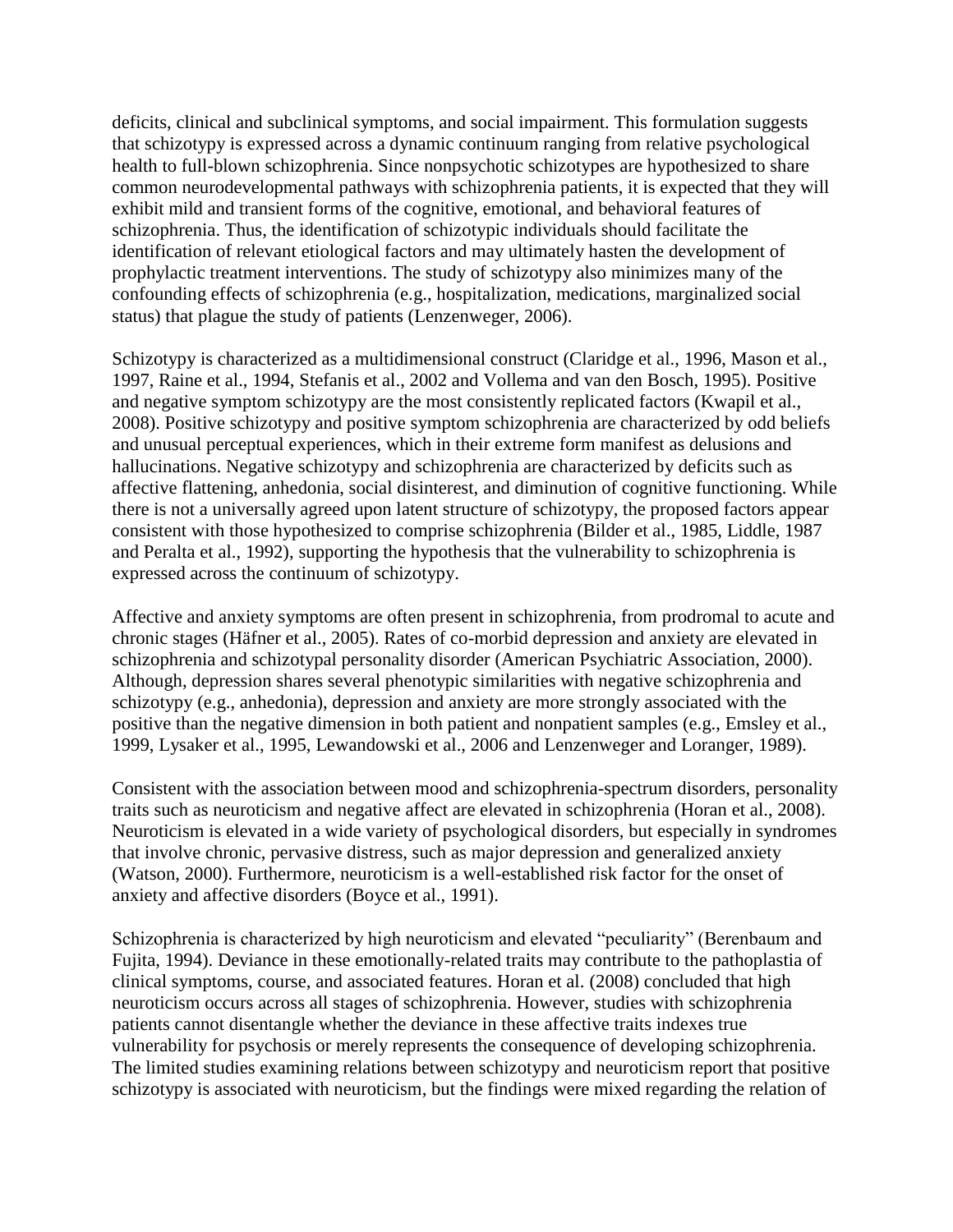negative schizotypy and neuroticism (Gooding et al., 2002, Gooding, 2003, Horan et al., 2007, Kerns, 2005, Kerns, 2006, Kwapil et al., 2008 and Ross et al., 2002). For example, Kwapil et al. (2008) found that neuroticism was significantly associated with positive, but not negative, schizotypy in a large nonpatient sample.

Neuroticism may act as a moderating factor, that is, it may potentiate clinical outcomes among schizotypic individuals (Claridge and Davis, 2003), which may explain why only a minority of schizotypes will ever present with spectrum disorders. Thus, neuroticism might be one of several personality characteristics that influence the transition across the psychosis continuum. Meehl (1990) suggested that "polygenic potentiators" such as anxiety proneness (i.e., neuroticism), increase the likelihood of schizotypes developing clinical disorders. Based on Meehl's theorizing, Horan et al. (2007) reported that participants with higher levels of negative affectivity also had elevated levels of cluster A personality disorder symptoms. However, studies have not examined the moderating effect of neuroticism on schizotypy for predicting clinical symptoms.

The aims of the current study are to provide a preliminary examination of (i) the contribution of neuroticism over-and-above the effects of positive and negative schizotypy to explain schizophrenia-spectrum psychopathology, mood episodes, substance abuse, and general functioning; and (ii) the extent to which neuroticism moderates the effect of the schizotypy dimensions. In the present study, it is hypothesized that, (i) neuroticism will be significantly associated with interview measures of psychotic-like, schizotypal, and paranoid personality symptoms, and mood pathology, but not negative or schizoid symptoms; (ii) neuroticism will interact with positive schizotypy to moderate its association with psychopathological outcomes; and (iii) negative schizotypy will predict interview ratings of negative and schizoid symptoms, but will not be moderated by neuroticism.

# **Method**

### Participants

Participants included 204 undergraduates (46 men, 158 women) enrolled in introductory psychology courses at UNCG. The mean age of the sample was  $20.2$  (SD = 4.7). The sample was 71% Caucasian, 27% African-American, and 2% other. The participants were drawn from a pool of approximately 3000 participants who completed schizotypy questionnaires and a measure of extraversion as part of mass screening sessions during the course of three years. The sample in the present study subsequently took part in studies involving a structured interview during this time period. Note that in some cases participants were preselected based upon their scores on the schizotypy scales (either high or low scores), in other cases participants were not preselected (i.e., they were allowed to sign up for the study simply on the basis of having completed the measures in mass screening).

### Materials and procedures

The schizotypy questionnaires included the Perceptual Aberration (Chapman et al., 1978), Magical Ideation (Eckbald and Chapman, 1983), Physical Anhedonia (Chapman et al., 1976) and Revised Social Anhedonia Scales (Eckblad et al., 1982), and a 13-item infrequency scale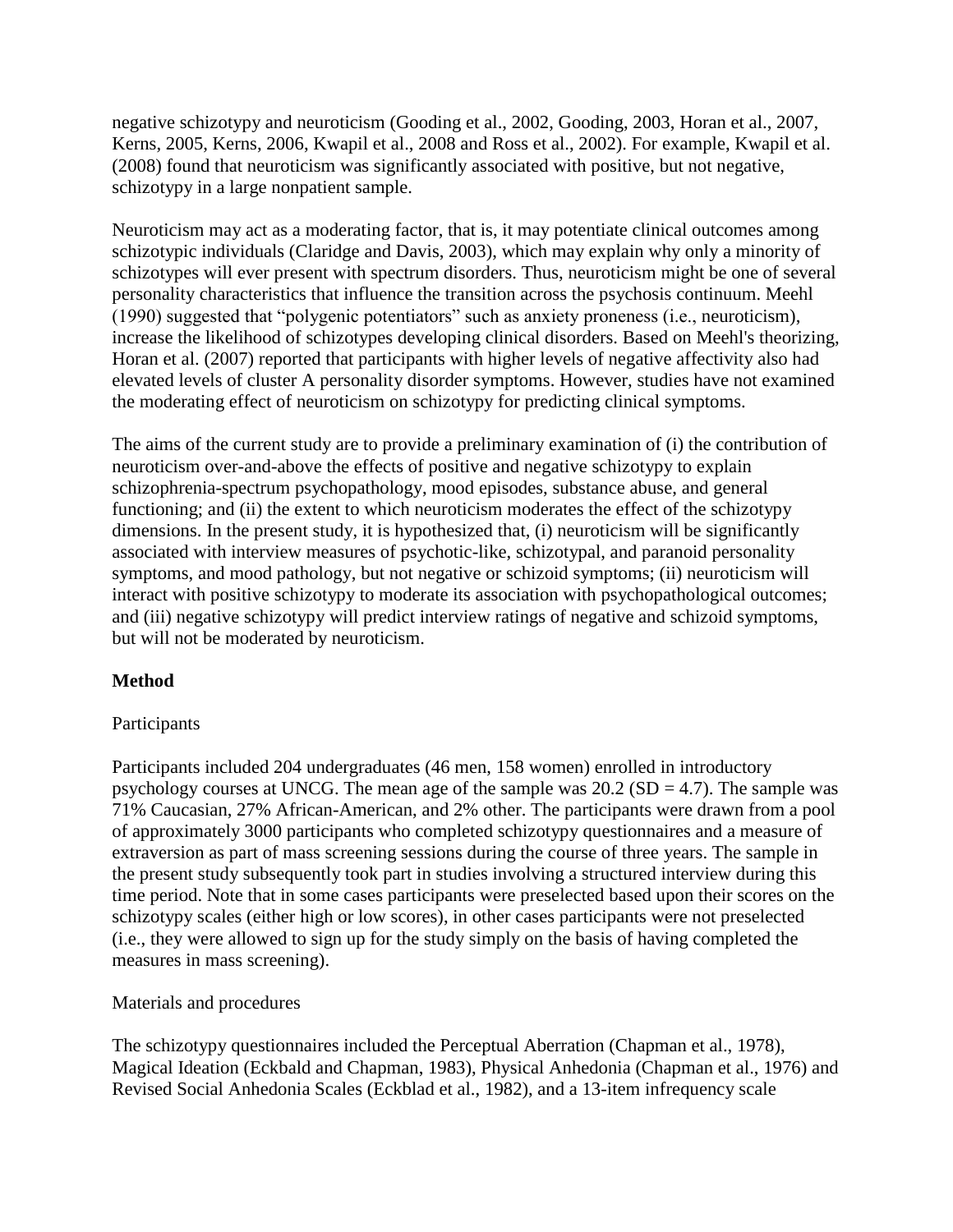(Chapman and Chapman, 1983). Exploratory and confirmatory factor analyses of the four scales reliably produce two factors, positive and negative schizotypy, that account for 80% of the variance (Brown et al., 2007, Kwapil et al., 2008 and Lewandowski et al., 2006). Participants were assigned positive and negative schizotypy dimensional scores, based upon factor loadings derived from a sample of 6137 college students (Kwapil et al., 2008). Participants completed the NEO-PI-R (Costa and McCrae, 1992) in order to assess neuroticism. The NEO-PI-R consists of 48 items that are scored on a 5-point Likert scale from "Strongly Agree" to "Strongly Disagree".

The interview contained portions of the Structured Clinical Interview for DSM-IV (First et al., 1995) that assesses mood episodes, substance use disorders, and demographic information. Quantitative ratings of impairment associated with alcohol and drug use were coded using the rating system described in Kwapil (1996). The modules of the International Personality Disorders Examination (IPDE; World Health Organization, 1995) that assess schizoid, paranoid, and schizotypal personality disorders were also included. These personality disorders were assessed because they are reported to be genetically related to schizophrenia (e.g., Kety et al., 1968). The IPDE provides personality disorders diagnoses and dimensional ratings of the disorders.

The Wisconsin Manual for Assessing Psychotic-like Experiences (Chapman and Chapman, 1980 and Kwapil et al., 1999) was used to quantify the deviance of psychotic symptoms across clinical and subclinical deviancy. The manual provides criteria for rating seven classes of experiences from relatively normal to grossly psychotic. Kwapil et al. (1999) reported that the highest rating across the seven classes of experiences provides a useful index of clinical and subclinical deviancy, and predicts the development of psychotic disorders. The Negative Symptom Manual (Kwapil and Dickerson, 2001) was used to quantify negative symptoms of schizophrenia across clinical and subclinical deviance. The manual includes a structured interview and rating system that assess six classes of symptoms. The Global Assessment Scale (GAS; Endicott et al., 1976) was used to assess overall functioning from marked psychopathology and impairment at the low end to superior functioning at the high end.

Although the screening questionnaires and interview measures share some overlap in content, they are not redundant with each other. The questionnaires are screening measures that tap schizotypic experiences of a limited range and severity. The structured interviews provide detailed assessments based upon diagnostic criteria for mood episodes, and substance use and personality disorders, and based upon specific criteria for dimensional ratings of psychotic-like and negative symptoms across a broad range of severity.

The interviews were conducted by a licensed clinical psychologist and advanced graduate students in clinical psychology. The interviewers were unaware of participants' scores on the schizotypy questionnaires.

### **Results**

Table 1 provides descriptive data for the measures used in the study. Despite the use of a nonclinical sample, considerable variability was found on each of the measures. For example,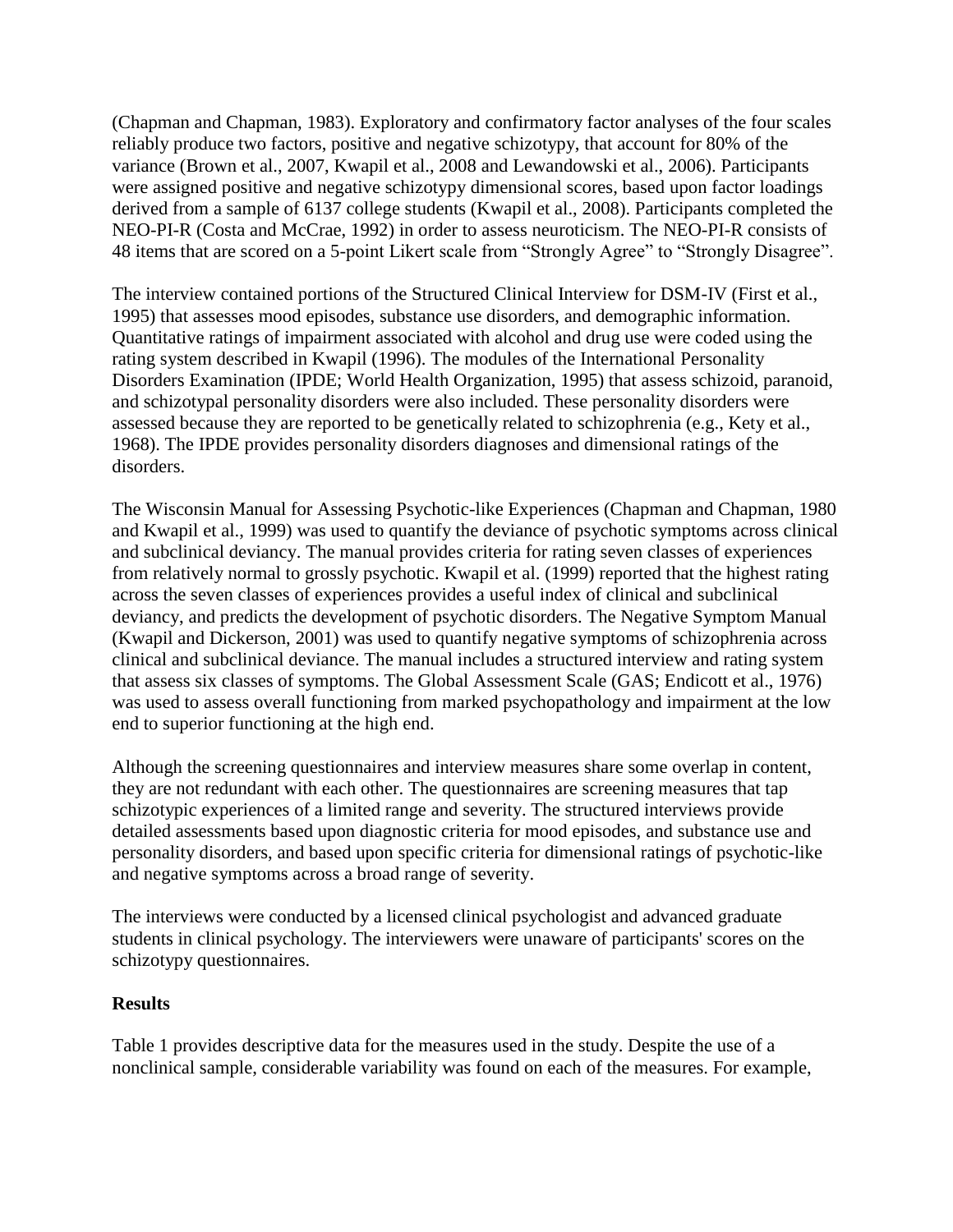scores on the positive and negative schizotypy dimensional scores ranged from approximately 1.5 SD below the mean to more than 4 SD above the mean.

| Variables                              | Scale     | Mean | <b>SD</b> | Range           |
|----------------------------------------|-----------|------|-----------|-----------------|
| Predictors                             |           |      |           |                 |
| Positive schizotypy                    | Z-SCOreS  | 0.27 | 1.23      | $-1.40$ to 4.20 |
| Negative schizotypy                    | Z-SCOreS  | 0.70 | 1.36      | $-1.65$ to 5.74 |
| Neuroticism                            | T-scores  | 48.5 | 11.33     | $15.7 - 83.1$   |
| Criteria                               |           |      |           |                 |
| Psychotic symptoms                     |           |      |           |                 |
| Psychotic-like experiences             | $0 - 11$  | 1.27 | 2.06      | $0 - 9$         |
| Negative symptoms                      | $0 - 48$  | 3.95 | 4.78      | $0 - 22$        |
| <b>IPDE</b> dimensional scores         |           |      |           |                 |
| Schizotypal                            | $0 - 18$  | 1.08 | 1.62      | $0 - 9$         |
| Schizoid                               | $0 - 14$  | 0.91 | 1.70      | $0 - 9$         |
| Paranoid                               | $0 - 14$  | 0.86 | 1.69      | $0 - 12$        |
| Substance abuse                        |           |      |           |                 |
| Drug impairment                        | $0 - 6$   | 0.56 | 1.05      | $0 - 5$         |
| Alcohol impairment                     | $0 - 6$   | 0.89 | 0.81      | $0 - 5$         |
| Functioning                            |           |      |           |                 |
| Global Assessment Scale                | $1 - 100$ | 74.6 | 9.3       | $50 - 90$       |
| Affective episodes (percent of sample) |           |      |           |                 |
| Major depression                       | 14.7%     |      |           |                 |
| Mania/hypomania                        | 2.9%      |      |           |                 |

IPDE: International Personality Disorders Examination.

Table 1. Descriptive data for predictor and criterion variables

Linear regressions were computed to examine the relations of positive schizotypy, negative schizotypy, and neuroticism with continuous criteria (e.g., ratings of psychopathology and functioning), and binary logistic regressions were computed for dichotomous diagnostic criteria. In each case, a regression analysis was computed with positive and negative schizotypy entered at the first step (indicating the unique contribution of each with the other partialled out); neuroticism was entered at the second step (revealing its effect over-and-above the schizotypy dimensions); and at the third step the positive schizotypy  $\times$  neuroticism and negative schizotypy  $\times$  neuroticism interaction terms were entered (examining their contribution over-and-above the main effects). In the present sample, neuroticism correlated 0.38 and 0.26 with positive and negative schizotypy, respectively.

Note that the positive schizotypy  $\times$  negative schizotypy interaction and the 3-way interaction were not included in the analyses given that the focus of the investigation was on evaluating the main and moderating effects of neuroticism. Note, however, that these additional interactions did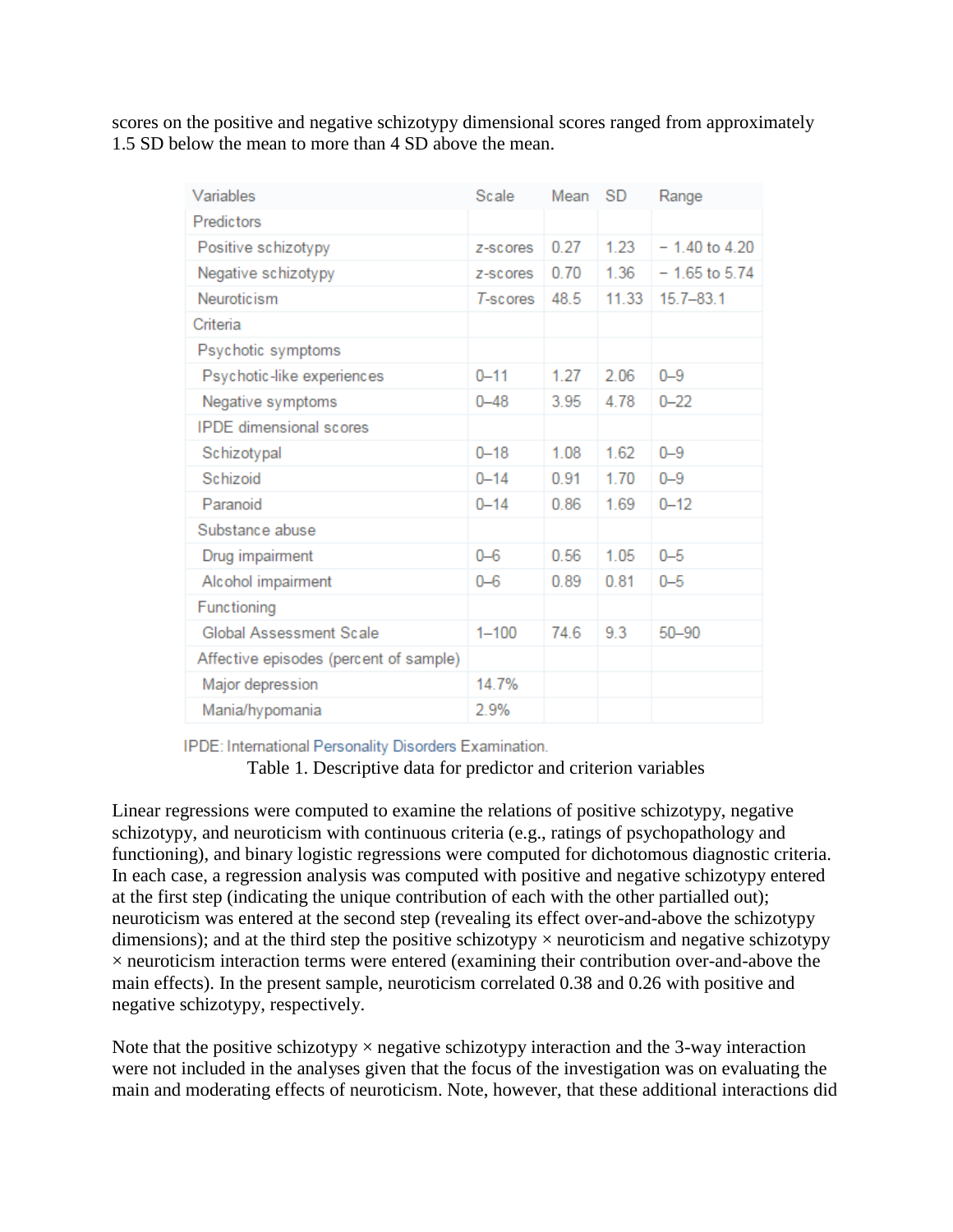not account for significant variance of any criterion variable, as observed in several previous studies by our laboratories (e.g., Kwapil et al., 2008).

As seen in Table 2, positive, but not negative, schizotypy and neuroticism predicted psychoticlike experiences. The positive schizotypy  $\times$  neuroticism interaction, but not the interaction with negative schizotypy, accounted for a significant increment in variance over the main effects. Simple slope analyses of the interaction term revealed that positive schizotypy significantly predicted psychotic-like experiences at all levels of neuroticism, but that this relation significantly strengthened as ratings of neuroticism increased. This was the case for low ( $\beta$  = 0.23; p = 0.02), moderate ( $\beta$  = 0.39; p < 0.001), and high ( $\beta$  = 0.55; p < 0.001) levels of neuroticism (low reflects − 1 SD, medium is mean, and high is + 1 SD). The moderating role of neuroticism in the association of positive schizotypy and psychotic-like experiences is shown in Fig. 1.

|                                     | Step 1                 |                        | Step 2      | Step 3                           |                                  |                |
|-------------------------------------|------------------------|------------------------|-------------|----------------------------------|----------------------------------|----------------|
|                                     | Positive<br>schizotypy | Negative<br>schizotypy | Neuroticism | Neuroticism × pos.<br>schizotypy | Neuroticism × neg.<br>schizotypy |                |
| Criterion                           | β                      | β                      | β           | β                                | β                                | Total<br>$R^2$ |
| Psychotic<br>symptoms               |                        |                        |             |                                  |                                  |                |
| Psychotic-<br>like                  |                        |                        |             |                                  |                                  |                |
| Experiences                         | $0.49***$              | 0.09                   | $0.19**$    | $0.17**$                         | $-0.01$                          | 0.32           |
| Negative<br>symptoms                | 0.05                   | $0.52***$              | 0.05        | 0.10                             | $-0.02$                          | 0.29           |
| <b>PDE</b><br>dimensional<br>scores |                        |                        |             |                                  |                                  |                |
| Schizotypal                         | $0.47***$              | $0.20**$               | $0.23***$   | $0.20**$                         | $-0.03$                          | 0.37           |
| Schizoid                            | 0.04                   | $0.43***$              | 0.06        | 0.13                             | 0.002                            | 0.21           |
| Paranoid                            | $0.26***$              | $0.21**$               | $0.17*$     | $0.21**$                         | $-0.04$                          | 0.19           |
| Substance<br>abuse                  |                        |                        |             |                                  |                                  |                |
| Drug<br>impairment                  | $0.36***$              | $-0.07$                | 0.10        | $0.18*$                          | $-0.07$                          | 0.16           |
| Alcohol<br>impairment               | $0.17***$              | $-0.08$                | $-0.05$     | 0.05                             | $-0.08$                          | 0.04           |
| Functioning                         |                        |                        |             |                                  |                                  |                |
| GAS                                 | $-0.28***$             | $-0.34***$             | $-0.26***$  | 0.02                             | $-0.03$                          | 0.29           |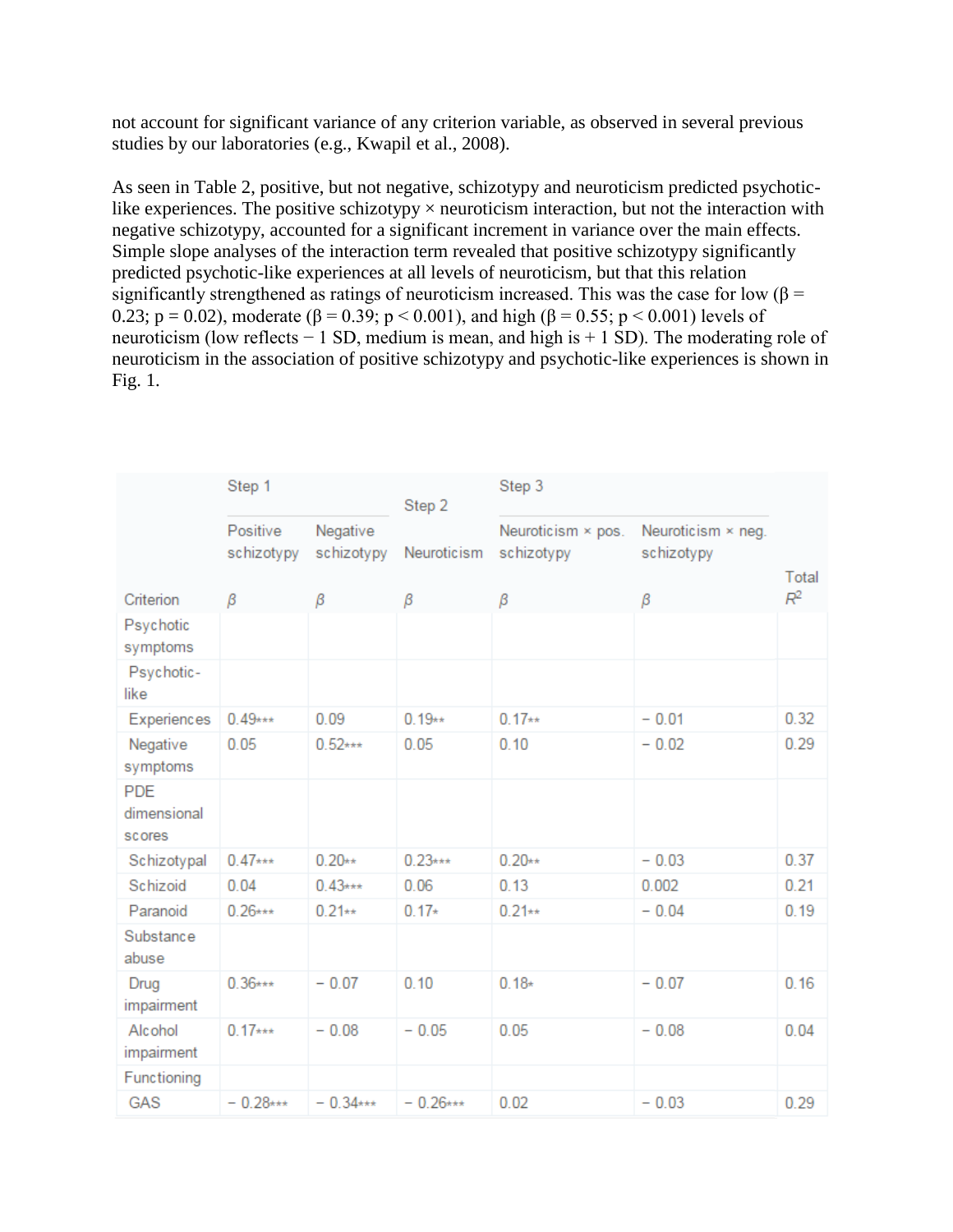$*_{p}$  < 0.05,  $*_{p}$  < 0.01, and  $*_{p}$  < 0.001. PDE: Personality Disorder Examination. Table 2. Relationship of schizotypy and neuroticism with interview measures of psychopathology and functioning.



Figure 1. Relationship between levels of positive schizotypy and psychotic-like experiences at three levels of neuroticism (low, medium, high) as indicated by simple slope analysis.

As hypothesized, the negative schizotypy dimensional score predicted interview ratings of negative symptoms. However, neither positive schizotypy, neuroticism, nor the interactions accounted for significant increments in variance in this measure.

In terms of spectrum personality disorders, both schizotypy dimensions predicted schizotypal personality disorder ratings. Neuroticism was predictive over-and-above the effects of the schizotypy dimensions. The positive schizotypy  $\times$  neuroticism interaction, but not the interaction with negative schizotypy, accounted for significant variance over the main effects. Simple slope analyses revealed that the relation between positive schizotypy and the dependent measure was significant at all levels of neuroticism (see Fig. 2), but strengthened as neuroticism increased, low (β = 0.20; p = 0.03), moderate (β = 0.37; p < 0.001), and high (β = 0.54; p < 0.001). As expected, only negative schizotypy predicted schizoid personality ratings. For paranoid personality, both positive and negative schizotypy accounted for significant variance. In addition, neuroticism also accounted for significant variance over-and-above the effects of the schizotypy dimensions. The positive schizotypy  $\times$  neuroticism interaction accounted for significant variance over the main effects. Simple slope analyses revealed that the relation between positive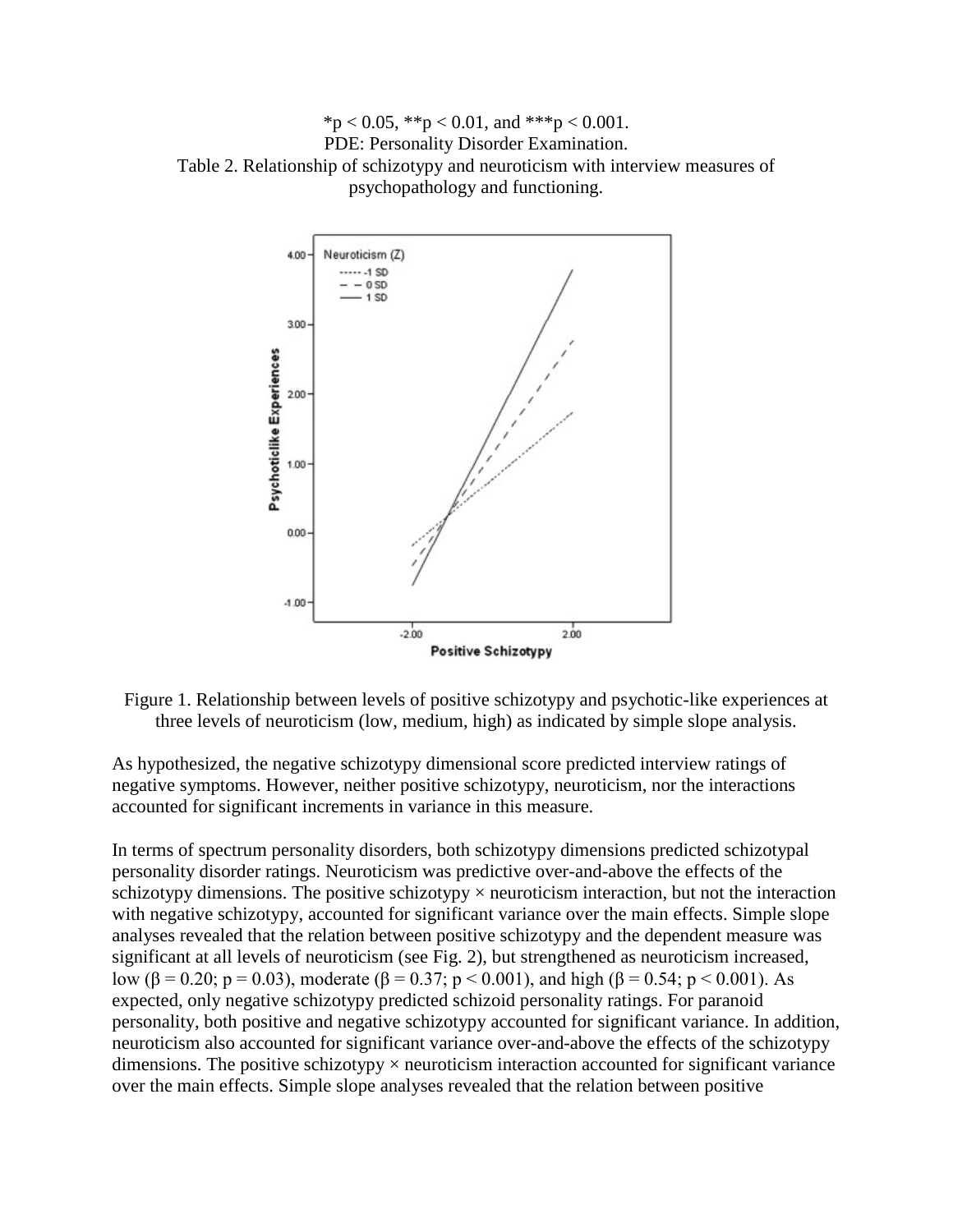schizotypy and paranoid ratings was significant at moderate  $(\beta = 0.18; p = 0.01)$  and high  $(\beta = 0.18; p = 0.01)$ 0.35;  $p < 0.001$ ) levels of neuroticism, but not at low levels ( $\beta = 0.004$ ;  $p = 0.97$ ).



Figure 2. Relationship between levels of positive schizotypy and schizotypal personality disorder at three levels of neuroticism (low, medium, high) as indicated by simple slope analysis.

Regarding substance impairment, positive schizotypy (but not negative) predicted levels of drug impairment, whereas neuroticism was not predictive. However, the positive schizotypy  $\times$ neuroticism interaction, but not the interaction with negative schizotypy, accounted for a significant increment in variance over the main effects. Simple slope analyses revealed that the relationship between positive schizotypy and drug impairment was significant at moderate ( $\beta$  = 0.28; p < 0.001) and high ( $\beta$  = 0.45; p < 0.001) levels of neuroticism, but not at low levels ( $\beta$  = 0.12;  $p = 0.25$ ) of the moderator variable. Positive (but not negative) schizotypy predicted alcohol impairment. Neither neuroticism nor the interactions accounted for significant increments in variance in this measure. The positive and negative schizotypy dimensions equally contributed in accounting for GAS, with neuroticism also accounting for significant variance over-and-above schizotypy dimensions. However, the interaction terms were not significant.

Binary logistic regressions were conducted to assess the prediction of mood episodes (see Table 3). Positive schizotypy and neuroticism were significantly associated with episodes of major depression; however, none of the other predictor measures was significant. Only positive schizotypy was associated with episodes of mania or hypomania.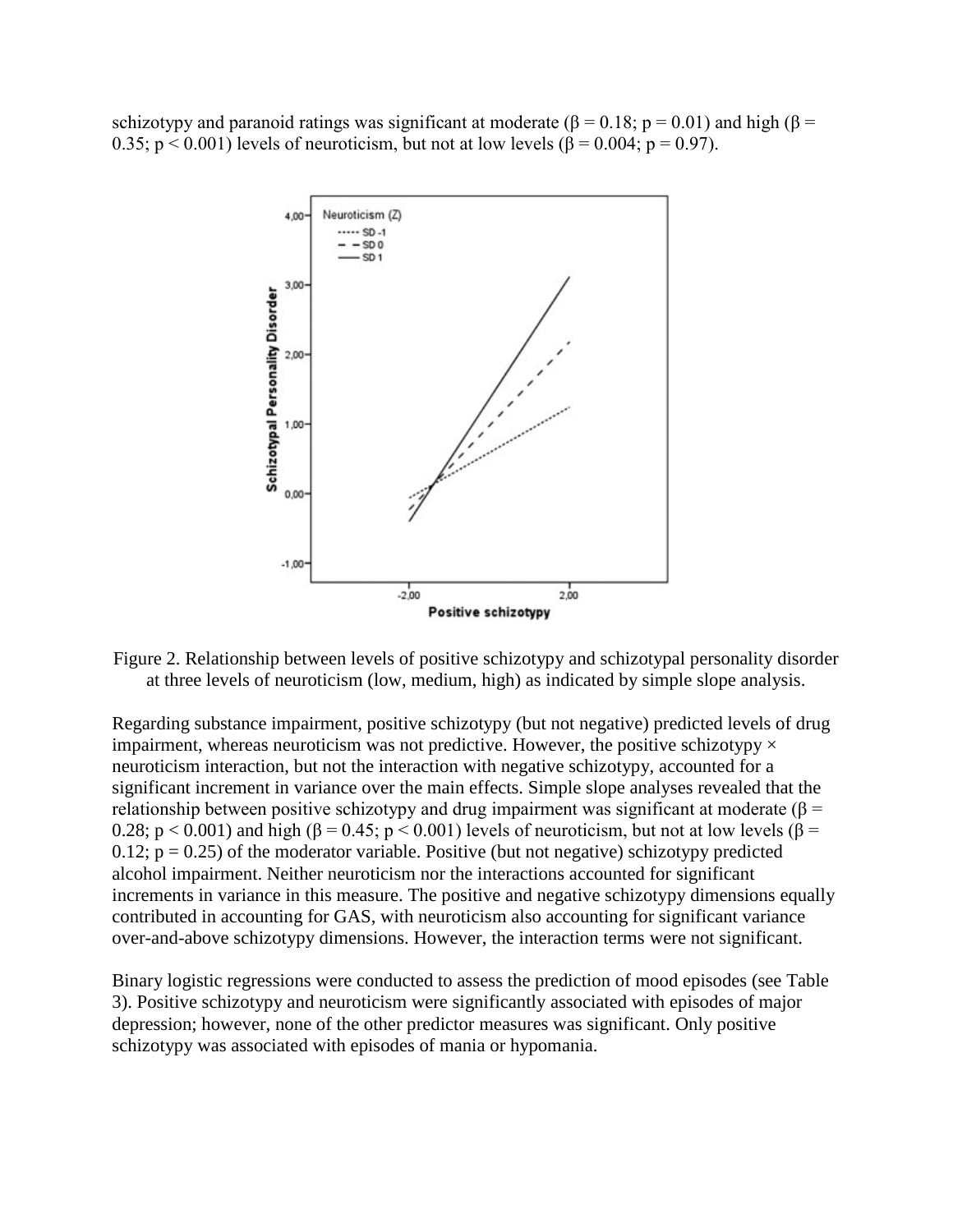|                       | Step 1                            |                                   | Step 2                 | Step 3                           |                                         |  |
|-----------------------|-----------------------------------|-----------------------------------|------------------------|----------------------------------|-----------------------------------------|--|
|                       | Positive<br>schizotypy<br>OR (95% | Negative<br>schizotypy<br>OR (95% | Neuroticism<br>OR (95% | Neuroticism × pos.<br>schizotypy | Neuroticism $\times$ neg.<br>schizotypy |  |
| Criterion             | CI)                               | CI)                               | CI)                    | OR (95% CI)                      | OR (95% CI)                             |  |
| Affective<br>episodes |                                   |                                   |                        |                                  |                                         |  |
| Major depression      | $2.2(1.5 -$<br>$3.2$ )***         | $0.9(0.5 -$<br>(1.4)              | $1.7(1.1 -$<br>$2.8*$  | $0.8(0.5-1.2)$                   | $0.9(0.5-1.6)$                          |  |
| Mania/hypomania       | $3.4(1.7-$<br>$7.1**$             | $0.7(0.2 -$<br>2.1)               | $1.8(0.7-$<br>(4.9)    | $1.5(0.7-3.3)$                   | $0.9(0.4 - 4.0)$                        |  |

\*p < 0.05, \*\*p < 0.01, and \*\*\*p < 0.001. Note: OR = odds ratio;  $95\%$  CI =  $95\%$  confidence interval for the odds ratio.

Table 3. Relation of schizotypy and neuroticism with interview measures of mood episodes.

Finally, consistent with previous studies (Goodwin et al., 2003, Krabbendam et al., 2002 and Van Os and Jones, 2001), we reanalyzed the data partialling out history of mood disorder at the first step. The results of these analyses, in which history of mood episodes was entered at a first step in the regression models, showed that all results remained substantively unchanged.

#### **Discussion**

The results of this study showed that, as hypothesized, neuroticism predicted psychotic-like experiences, schizotypal and paranoid personality disorder symptoms, depressive episodes, and poorer adjustment, over-and-above the contribution of both positive and negative schizotypy. These findings are consistent with three large-scale population-based prospective studies of risk factors for psychosis. These epidemiological studies supported the role of neuroticism as a risk factor for the development of psychosis in individuals with no lifetime history of psychosis (Goodwin et al., 2003, Krabbendam et al., 2002 and Van Os and Jones, 2001). Importantly, this effect persisted after controlling for co-morbid psychiatric disorders. The prospective and largescale nature of these studies supports the hypothesis that affective traits are not merely secondary consequences of psychosis, but may be etiologically relevant for the development of psychosis.

The results of the present study also supported the hypothesis that neuroticism is a moderator of the association between positive schizotypy and schizophrenia-spectrum psychopathology and impairment. The strength of the association between positive schizotypy and psychotic-like symptoms, schizotypal and paranoid personality, and drug impairment was modified according to levels of neuroticism. In most cases, positive schizotypy was significantly associated with the psychopathology and functional ratings at all levels of neuroticism, but the strength of the association increased as neuroticism increased. Of note, this moderating effect remained significant after controlling for lifetime history of mood episodes. In contrast, as expected, negative schizotypy predicted schizoid, schizotypal, paranoid, and negative symptoms, but was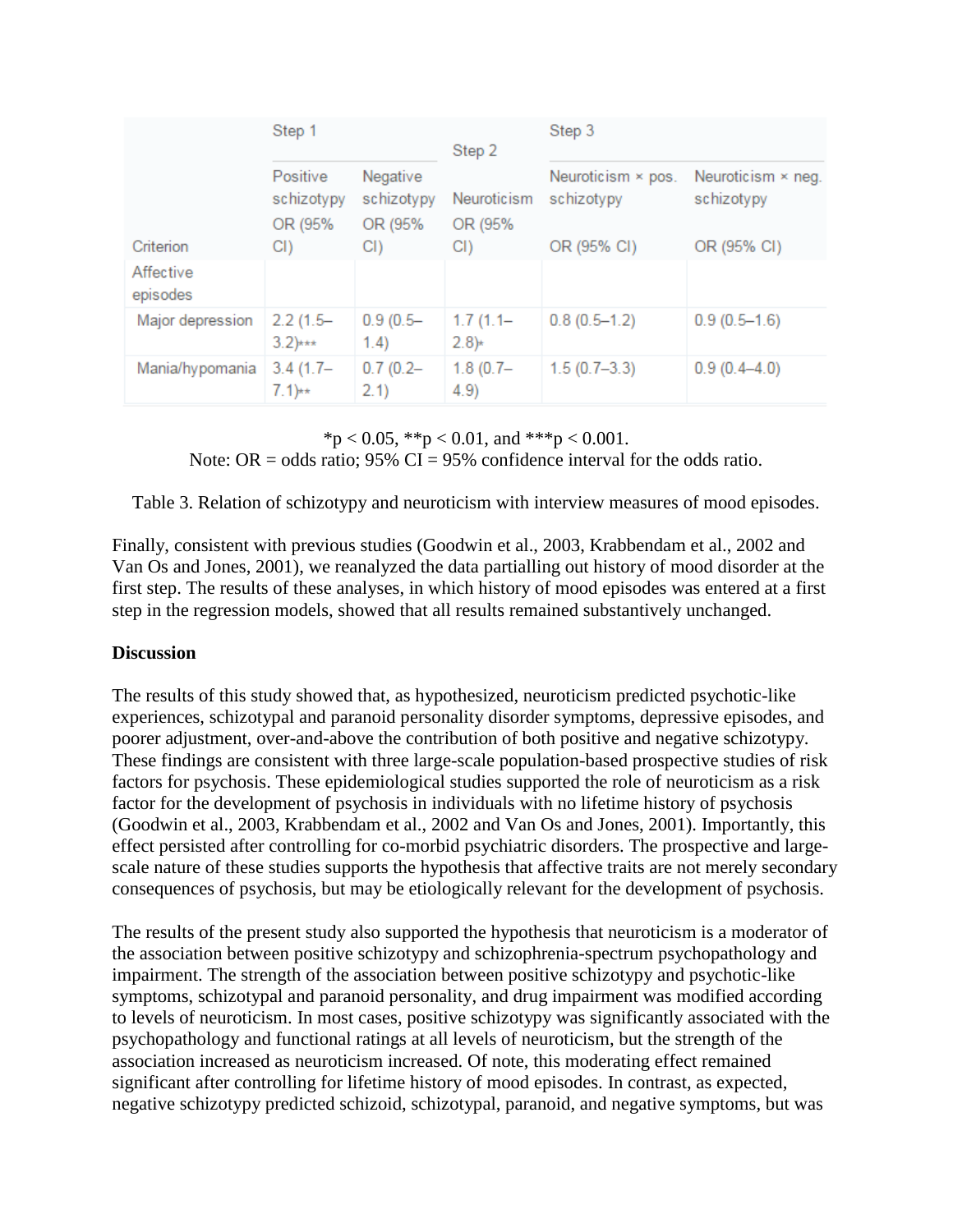not moderated by neuroticism in any of the analyses (i.e., the main effect for neuroticism remains constant across levels of negative schizotypy). This finding is consistent with research indicating that negative schizotypy is associated with diminished emotional expression and deficits in the experience and processing of emotion (Kerns, 2006); that is, neuroticism would not 'amplify' negative schizotypic traits because, by nature, negative schizotypy involves a reduced emotional capacity. It might be that other personality and/or social environment features would be stronger moderators for negative schizotypy, such as social support. Kerns reviewed possible explanations to account for such decreased emotionality, such as decreased physiological responses to emotional information (Simons et al., 1993), a paucity of cognitive interpretations that generate emotion and increase emotional intensity (Larsen et al., 1996), and a decreased influence of emotions on other aspects of information processing (Coffey et al., 2003).

Numerous researchers dating to back to Bleuler (1911/1950) have suggested that what we now term as negative symptoms represent the fundamental deficit in schizophrenia and that positive symptoms represent accessory symptoms that occur across a wide spectrum of psychotic disorders (e.g., Andreasen, 1982). Research examining positive and negative schizotypy dimensions in nonclinical samples has found comparable patterns of correlates. For example, Kwapil (1998) reported that social anhedonia was specifically associated with the development of schizophrenia-spectrum disorders in a ten-year follow-up; in contrast to longitudinal findings that measures of positive schizotypy were associated with the development of wide array of disorders such as mood and nonmood psychoses, nonpsychotic mood disorders, and substance use disorders (Chapman et al., 1994). The present findings are consistent with these conjectures and research findings in that the negative schizotypy dimensional score was associated with schizophrenia-spectrum symptoms, whereas positive schizotypy was associated with a much wider array of psychopathological characteristics.

The current findings support the notion that, rather than being a risk factor for specific pathological outcomes, neuroticism functions as an 'emotional amplifier' that potentiates personality traits (such as schizotypy) to augment risk of impairment (Claridge and Davis, 2001). The challenge then is to explain how this moderating effect occurs. It is suggested that cognitive and emotional processes underlying neuroticism traditionally associated with affective disorders also contribute to the liability for psychosis (Krabbendam and van Os, 2005). In this regard, several explanations have been posed that may account for the impact of negative affect in worsening the expression of schizotypy. Garety et al. (2001) suggested that the pairing of unusual experiences with negative emotions produces psychotic appraisals because these experiences become personally significant and trigger a search for an explanation. Furthermore, the presence of high distress may contribute to the maintenance of the psychotic appraisal through processes traditionally associated with anxiety, such as information-processing biases and safety-behaviors that prevent consideration of disconfirmatory evidence. In addition, the attitudinal and information-processing biases associated with neuroticism may decrease levels of social interaction and reduce the availability of resources for identifying and addressing early signs of abnormal mental states (Jones, 1999). Finally, epidemiological research indicates that transitions across the psychosis continuum are driven by emotional responses. Individuals who react with negative emotional states and/or a symptomatic coping style (i.e., concentrating on emotions/content of psychotic symptoms instead of active strategies such as problem solving,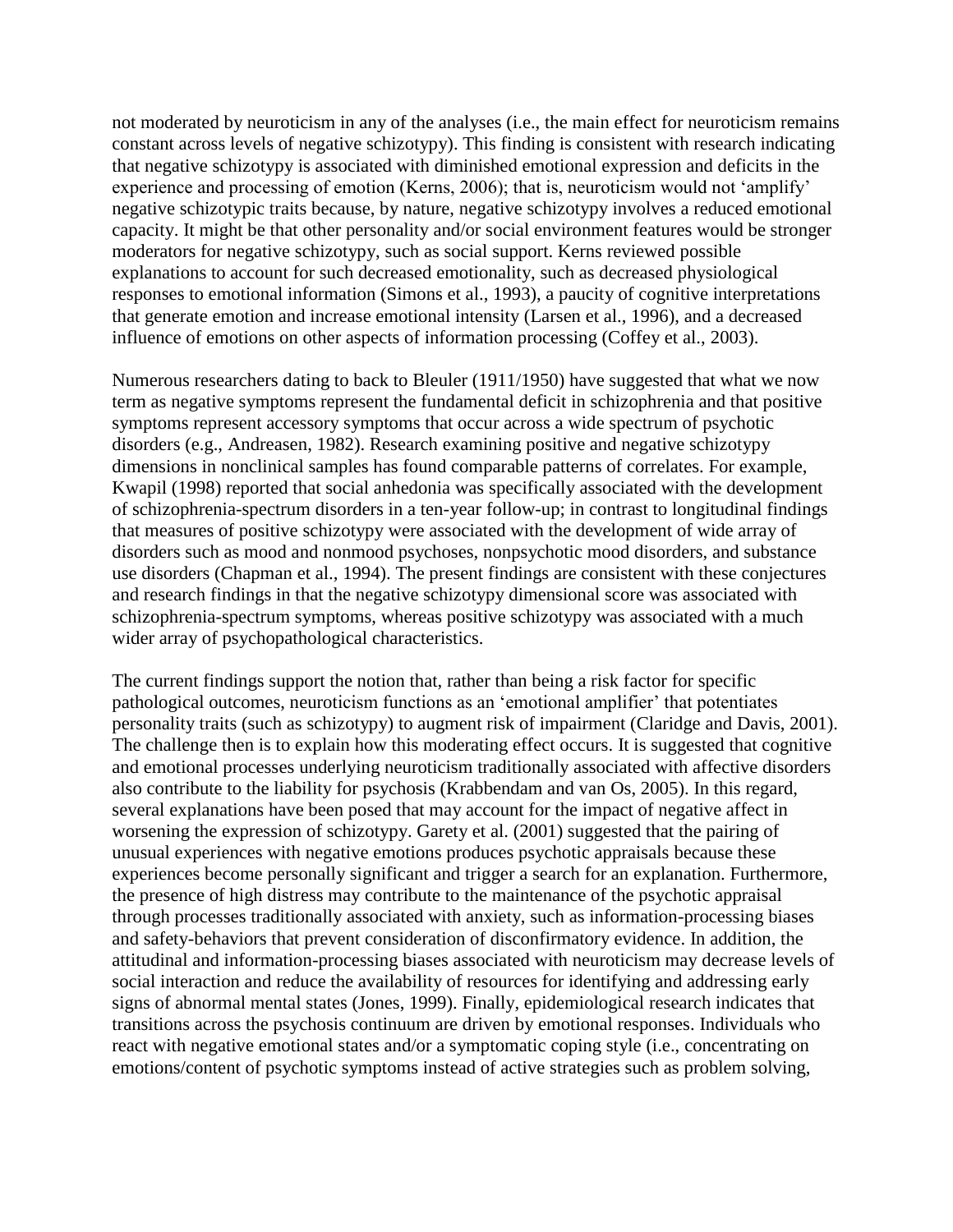distraction or seeking help) have an increased risk for experiencing worsening psychotic experiences and developing psychotic disorders (Krabbendam and van Os, 2005).

The contribution of neuroticism to schizophrenia-spectrum personality traits and symptoms has theoretical and clinical implications. From a theoretical standpoint, it clarifies the complex relationship between personality and psychopathology in this research area. A widely accepted view of how affective and spectrum traits are connected holds that deviances found in personality are the long-term consequence of the disruptive effects of psychotic psychopathology without establishing any causal association (i.e., the so-called 'scar' or complication hypothesis). However, the literature reviewed above, along with the present study, suggests that this is not the only connection between affective traits and schizophrenia spectrum. This does not mean that experiencing repeated episodes of psychosis and residual symptoms does not affect personality traits causing 'secondary' deviancy. Indeed, this might be even more likely in psychosis than in other disorders given its pervasive nature. However, evidence indicates that temperament and personality reflect the vulnerability to particular types of pathological functioning (Barrantes-Vidal et al., 2002 and Clark, 1994). From a clinical standpoint, this growing literature contradicts the view that patients with schizophrenia-spectrum disorders are fundamentally devoid of emotional experience, an assumption that has consequences for treatment (Horan et al., 2008).

The results of this study must be interpreted in light of its limitations. The use of a college student sample may limit the generalizability of the results, because more severely impaired members of this age cohort may be limited in their ability to enroll in college. However, this actually makes a more conservative test of the hypotheses. Furthermore, cross-sectional and longitudinal studies have repeatedly indicated that college students who score highly on psychometric inventories of schizotypy demonstrate schizophrenic-like impairment and heightened risk for developing schizophrenia-spectrum disorders. The predominance of women in this sample raised concerns that negative schizotypy may be underrepresented in the study, given that women with schizophrenia report fewer negative symptoms than male patients. However, both positive and negative symptoms were comparable in range and distribution in men and women. The findings are also limited by the cross-sectional design. Longitudinal studies are required to determine whether personality traits potentiate clinical outcomes in at-risk individuals.

### **Role of funding source**

Funding for the part of the data collection was provided by a National Alliance for Research on Schizophrenia and Depression (NARSAD) Young Investigator Award to Thomas Kwapil. NARSAD had no further role in the study design; in the analysis and interpretation of data; in the writing of the report; and in the decision to submit the paper for publication.

### **Contributors**

Neus Barrantes-Vidal and Thomas Kwapil designed the study. Neus Barrantes-Vidal was the primary author of the manuscript. Agnès Ros-Morente participated in the manuscript preparation and data analyses. Thomas Kwapil oversaw data collection and statistical analyses. All authors contributed to and have approved the final manuscript.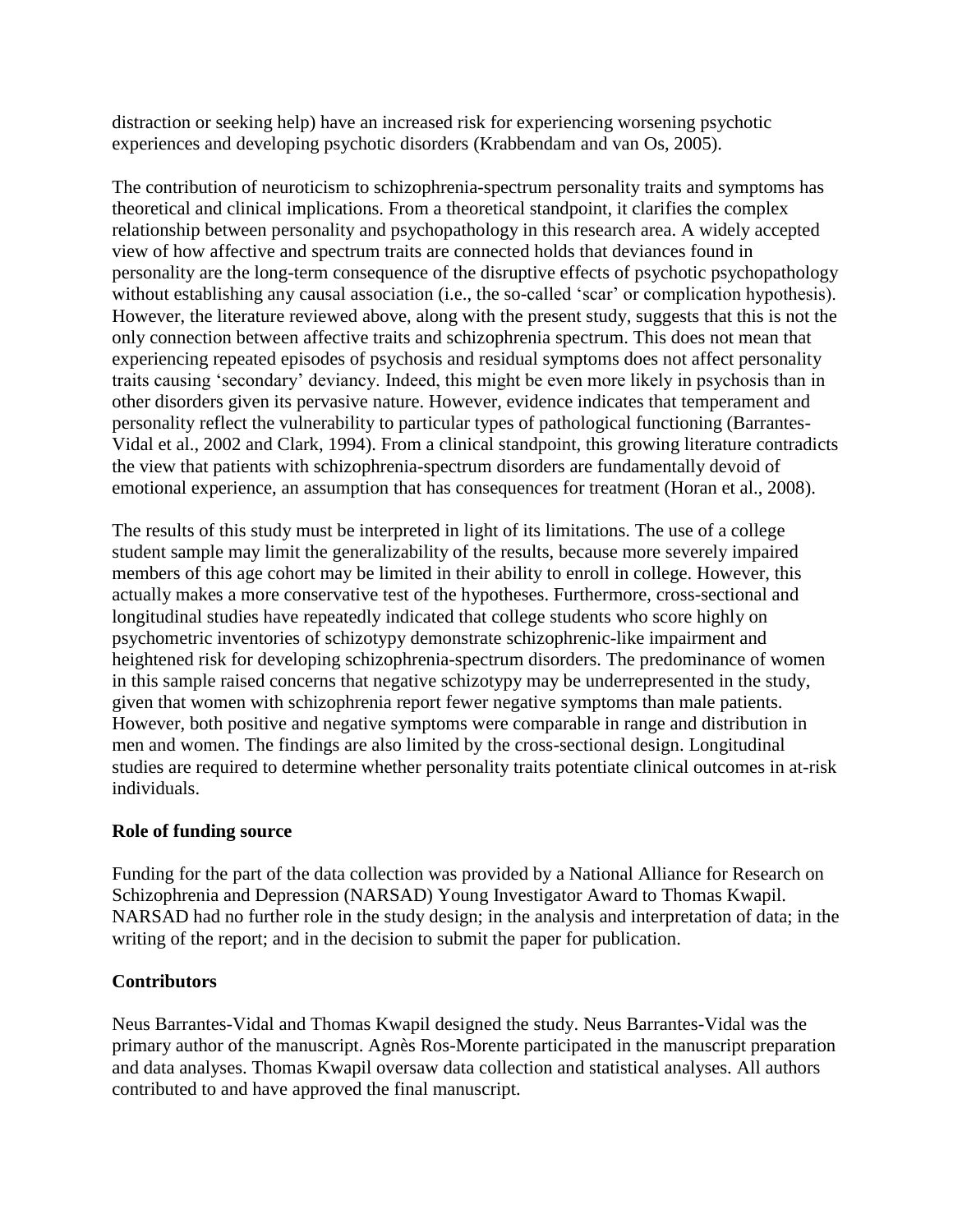#### **Conflict of interest**

None of the authors had a conflict of interest.

#### **Acknowledgements**

We thank Martha Diaz and Leigh Dickerson Watson for their assistance with data collection.

#### **References**

- American Psychiatric Association, 2000. American Psychiatric Association, 2000. Diagnostic and Statistical Manual, 4th ed., rev. American Psychiatric Press, Washington, D.C.
- Andreasen, 1982. N.C. Andreasen. Negative symptoms in schizophrenia: definition and reliability. Arch. Gen. Psychiatry, 39 (1982), pp. 784–788
- Barrantes-Vidal et al., 2002. N. Barrantes-Vidal, F. Colom, G. Claridge. Temperament and personality in bipolar affective disorders. E. Vieta (Ed.), Bipolar Disorders, Panamericana, Madrid (2002), pp. 217–242
- Berenbaum and Fujita, 1994. H. Berenbaum, F. Fujita. Schizophrenia and personality: exploring the boundaries and connections between vulnerability and outcome. J. Abnorm. Psychology, 103 (1) (1994), pp. 148–158
- Bilder et al., 1985. R.M. Bilder, S. Mukherjee, R.O. Rieder, A.K. Pandurangi. Symptomatic and neuropsychological components of defect states. Schizophr. Bull., 11 (3) (1985), pp. 409–419
- Bleuler, 1950. E. Bleuler. Dementia Praecox or the Group of Schizophrenias. (J. Zinkin, Trans.) International Universities Press, New York (1950) (Original work published 1911)
- Boyce et al., 1991. P. Boyce, G. Parker, B. Barnett, M. Cooney, F. Smith. Personality as a vulnerability factor to depression. Br. J. Psychiatry, 159 (1991), pp. 106–114
- Brown et al., 2007. L.H. Brown, P.J. Silvia, I. Myin-Germeys, T.R. Kwapil. When the need to belong goes wrong: the expression of social anhedonia and social anxiety in daily life. Psychol. Sci., 18 (9) (2007), pp. 778–782
- Chapman and Chapman, 1980. L.J. Chapman, J.P. Chapman. Scales for rating psychotic and psychotic-like experiences as continua. Schizophr. Bull., 6 (3) (1980), pp. 476–489
- Chapman and Chapman, 1983. L.J. Chapman, J.P. Chapman. Reliability and the discrimination of normal and pathological groups. J. Nerv. Ment. Dis., 171 (11) (1983), pp. 658–661
- Chapman et al., 1976. L.J. Chapman, J.P. Chapman, M.L. Raulin. Scales for physical and social anhedonia. J. Abnorm. Psychology, 85 (4) (1976), pp. 374–382
- Chapman et al., 1978. L.J. Chapman, J.P. Chapman, M.L. Raulin. Body-image aberration in schizophrenia. J. Abnorm. Psychology, 87 (4) (1978), pp. 399–407
- Chapman et al., 1994. L.J. Chapman, J.P. Chapman, T.R. Kwapil, M. Eckblad, M.C. Zinser. Putatively psychosis-prone subjects 10 years later. J. Abnorm. Psychology, 103 (1994), pp. 171–183
- Claridge, 1997. G. Claridge. Theoretical background and issues. G. Claridge (Ed.), Schizotypy: Implications for Illness and Health, Oxford University Press, Oxford (1997), pp. 3–18
- Claridge and Davis, 2001. G. Claridge, D. Davis. What's the use of N? Pers. Individ. Dif., 31 (2001), pp. 383–400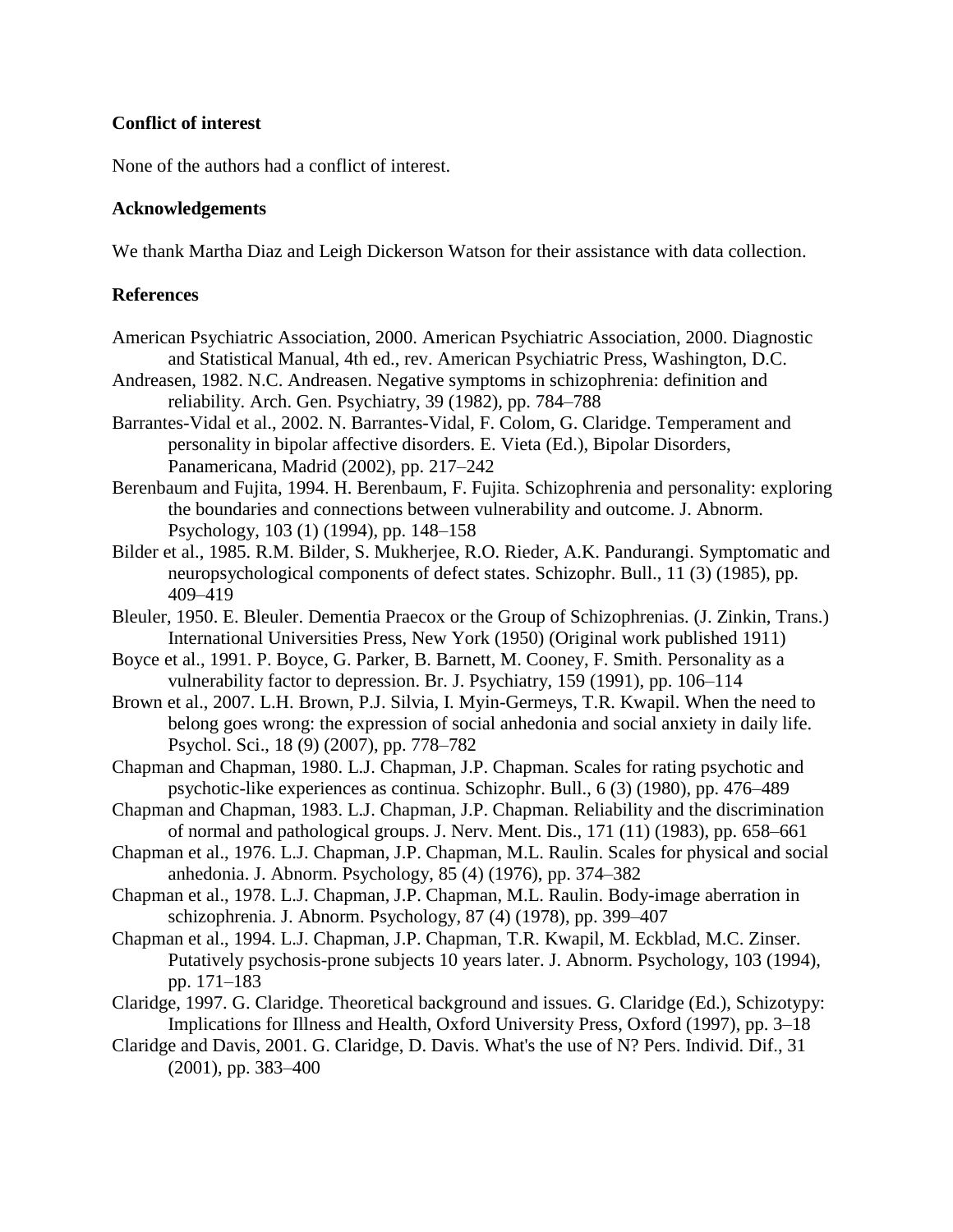- Claridge and Davis, 2003. G. Claridge, C. Davis. Personality and Psychological Disorders. Arnold, London (2003)
- Claridge et al., 1996. G. Claridge, C. McCreery, O. Mason, R. Bentall, G. Boyle, P. Slade, D. Popplewell. The factor structure of 'schizotypal' traits: a large replication study. Br. J. Clin. Psychol., 35 (1) (1996), pp. 103–116
- Clark, 1994. L.A. Clark. Temperament, personality, and the mood and anxiety disorders. J. Abnorm. Psychology, 103 (1) (1994), pp. 103–116
- Coffey et al., 2003. E. Coffey, H. Berenbaum, J.G. Kerns. The dimensions of emotional intelligence, alexithymia, and mood awareness: associations with personality and performance on an emotional Stroop task. Cogn. Emot., 17 (4) (2003), pp. 671–679
- Costa and McCrae, 1992. P.T. Costa, R.R. McCrae. Neo PI-R Professional Manual. Psychological Assessment Resources, Odessa (1992)
- Eckblad et al., 1982. Eckblad, M., Chapman, L.J., Kwapil, T.R., Eckblad, M., Zinser, M.C., 1982. The revised social anhedonia scale. Unpublished test.
- Eckbald and Chapman, 1983. M. Eckbald, L.J. Chapman. Magical ideation as an indicator of schizotypy. J. Consult. Clin. Psychol., 51 (2) (1983), pp. 215–225
- Emsley et al., 1999. R.A. Emsley, P.P. Oosthuizen, A.F. Joubert, M.C. Roberts, D.J. Stein. Depressive and anxiety symptoms in patients with schizophrenia and schizophreniform disorder. J. Clin. Psychiatry, 60 (11) (1999), pp. 747–751
- Endicott et al., 1976. J. Endicott, R.L. Spitzer, J.L. Fleiss, J. Cohen. Global assessment scale procedure for measuring overall severity of psychiatric disturbance. Arch. Gen. Psychiatry, 33 (6) (1976), pp. 766–771
- First et al., 1995. M.B. First, R.L. Spitzer, M. Gibbon, J. Williams. Structured Clinical Interview for DSM-IV Axis I Disorders. American Psychiatric Publishing, Inc., Washington (1995)
- Garety et al., 2001. P.A. Garety, E. Kuipers, D. Fowler, D. Freeman, P.E. Bebbington. A cognitive model of the positive symptoms of psychosis. Psychol. Med., 31 (2) (2001), pp. 189–195
- Gooding, 2003. D.C. Gooding. Spatial, object, and affective working memory in social anhedonia: an exploratory study. Schizophr. Res., 63 (3) (2003), pp. 247–260
- Gooding et al., 2002. D.C. Gooding, R.J. Davidson, K.M. Putnam, K.A. Tallent. Normative emotion-modulated startle response in individuals at risk for schizophrenia-spectrum disorders. Schizophr. Res., 57 (1) (2002), pp. 109–120
- Goodwin et al., 2003. R.D. Goodwin, D.M. Fergusson, L.J. Horwood, J.M. Lawton. Neuroticism in adolescence and psychotic symptoms in adulthood. Psychol. Med., 33 (6) (2003), pp. 1089–1097
- Häfner et al., 2005. H. Häfner, K. Maurer, G. Trendler, W. an der Heiden, M. Schimdt, R. Könnecke. Schizophrenia and depression: challenging the paradigm of two separate diseases — a controlled study of schizophrenia, depression and healthy controls. Schizophr. Res., 77 (1) (2005), pp. 11–24
- Horan et al., 2007. W.P. Horan, S. Brown, J.J. Blanchard. Social anhedonia and schizotypy: the contribution of individual differences in affective traits, stress, and coping. Psychiatry Res., 149 (1) (2007), pp. 147–156
- Horan et al., 2008. W.P. Horan, J.J. Blanchard, L.A. Clark, M.F. Green. Affective traits in schizophrenia and schizotypy. Schizophr. Bull., 34 (5) (2008), pp. 856–874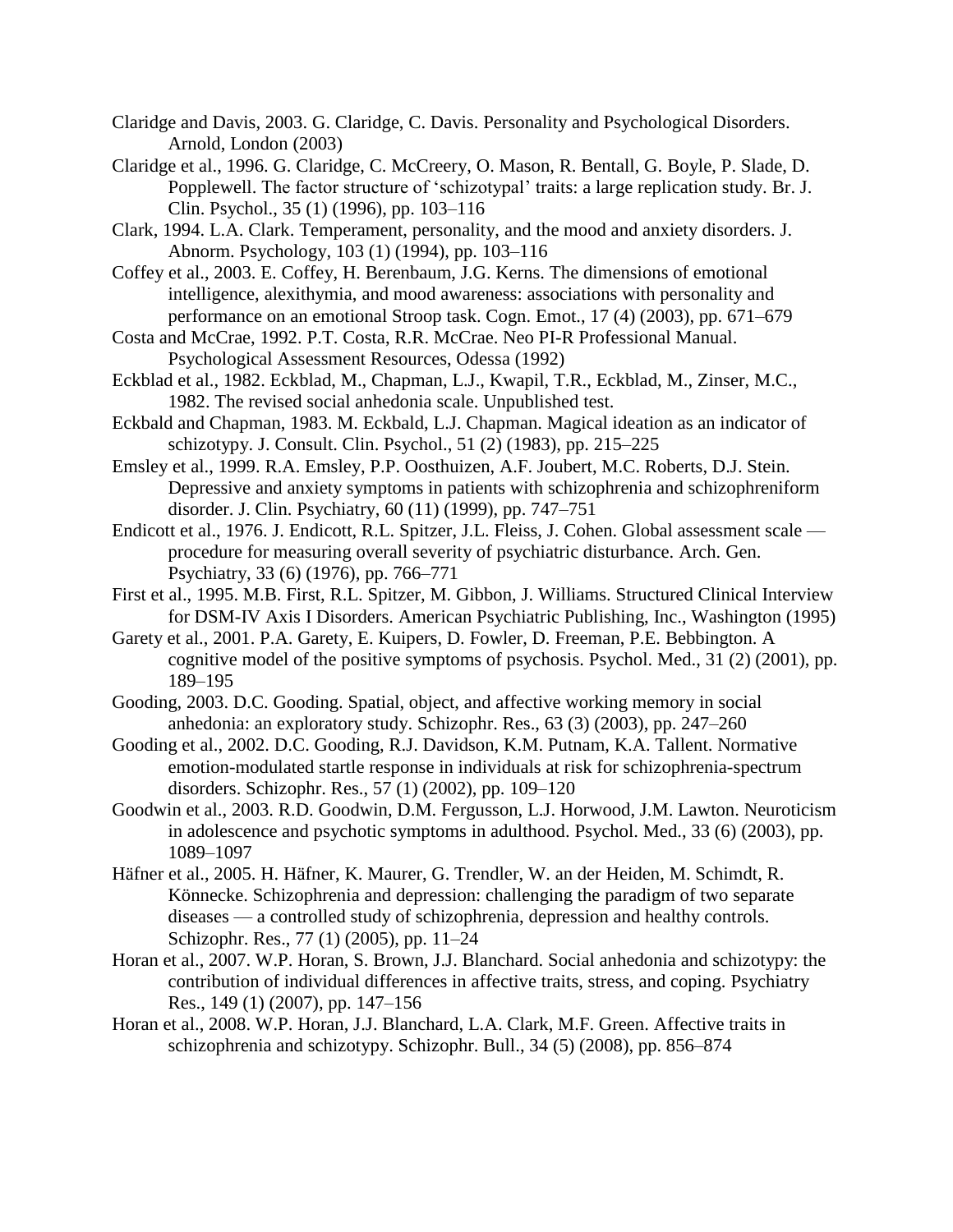- Jones, 1999. P.B. Jones. Longitudinal approaches to the search for the causes of schizophrenia: past, present and future. W.F. Gattaz, H. Häfner (Eds.), Search for the Causes of Schizophrenia, Springer, Berlin (1999), pp. 111–124
- Kerns, 2005. J.G. Kerns. Positive schizotypy and emotion processing. J. Abnorm. Psychology, 114 (3) (2005), pp. 392–401
- Kerns, 2006. J.G. Kerns. Schizotypy facets, cognitive control, and emotion. J. Abnorm. Psychology, 115 (3) (2006), pp. 418–427
- Kety et al., 1968. S.S. Kety, D. Rosenthal, P.H. Wender, F. Schulsinger, B. Jacobsen. The types and prevalence of mental illness in the biological and adoptive family members of adopted schizophrenics. D. Rosenthal, S.S. Kety (Eds.), The Transmission of Schizophrenia, Pergamon Press, Elmsford (1968), pp. 345–362
- Krabbendam and van Os, 2005. L. Krabbendam, J. van Os. Affective processes in the onset and persistence of psychosis. Eur. Arch. Psychiatry Clin. Neurosci., 255 (3) (2005), pp. 185– 189
- Krabbendam et al., 2002. L. Krabbendam, I. Janssen, M. Bak, R.V. Bijl, R. de Graaf, J. van Os Neuroticism and low self-esteem as risk factors for psychosis. Soc. Psychiatry Psychiatr. Epidemiol., 37 (1) (2002), pp. 1–6
- Kwapil, 1996. T.R. Kwapil. A longitudinal study of drug and alcohol use by psychosis-prone and impulsive-nonconforming individuals. J. Abnorm. Psychology, 105 (1) (1996), pp. 114– 123
- Kwapil, 1998. T.R. Kwapil. Social anhedonia as a predictor of the development of schizophrenia spectrum disorders. J. Abnorm. Psychology, 107 (1998), pp. 558–565
- Kwapil and Dickerson, 2001. Kwapil, T.R., Dickerson, L.A., 2001. Negative symptom manual. Unpublished interview manual.
- Kwapil et al., 1999. T.R. Kwapil, L.J. Chapman, J. Chapman. Validity and usefulness of the Wisconsin Manual for assessing psychotic-like experiences. Schizophr. Bull., 25 (2) (1999), pp. 363–375
- Kwapil et al., 2008. T.R. Kwapil, N. Barrantes-Vidal, P.J. Silvia. The dimensional structure of the Wisconsin Schizotypy Scales: factor identification and construct validity. Schizophr. Bull., 34 (3) (2008), pp. 444–457
- Larsen et al., 1996. R.J. Larsen, D.W. Billings, S.E. Cutler. Affect intensity and individual differences in informational style. J. Pers., 64 (1) (1996), pp. 185–207
- Lenzenweger, 2006. M.F. Lenzenweger. The longitudinal study of personality disorders: history, design considerations, and initial findings. J. Pers. Disord., 20 (6) (2006), pp. 645–670
- Lenzenweger and Loranger, 1989. M.F. Lenzenweger, A.W. Loranger. Psychosis proneness and clinical psychopathology — examination of the correlates of schizotypy. J. Abnorm. Psychology, 98 (1) (1989), pp. 3–8
- Lewandowski et al., 2006. K.E. Lewandowski, N. Barrantes-Vidal, R.O. Nelson-Gray, C. Clancy, H.O. Kepley, T.R. Kwapil. Anxiety and depression symptoms in psychometrically identified schizotypy. Schizophr. Res., 83 (2–3) (2006), pp. 225–235
- Liddle, 1987. P.F. Liddle. The symptoms of chronic schizophrenia: a re-examination of the positive–negative dichotomy. Br. J. Psychiatry, 151 (1987), pp. 145–151
- Lysaker et al., 1995. P.H. Lysaker, M.D. Bell, S.M. Bioty, W.S. Zito. The frequency of associations between positive and negative symptoms and dysphoria in schizophrenia. Compr. Psychiatry, 36 (2) (1995), pp. 113–117